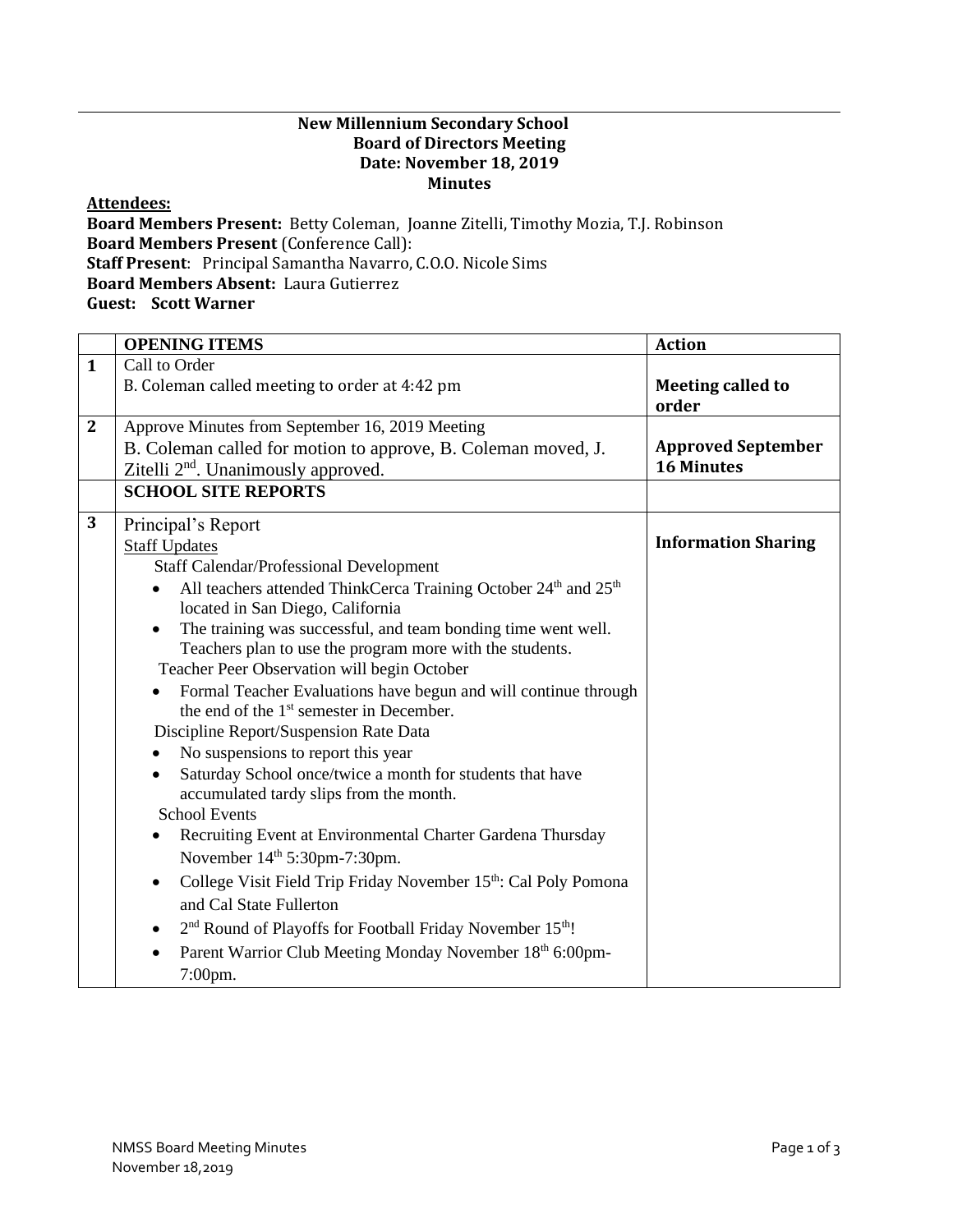|                | Recruitment Nights next Tuesday November 19th and Thursday<br>$\bullet$<br>November $21^{st}$ .                                                                                                                                                                                                                                                                                                                                                 |                                                                               |
|----------------|-------------------------------------------------------------------------------------------------------------------------------------------------------------------------------------------------------------------------------------------------------------------------------------------------------------------------------------------------------------------------------------------------------------------------------------------------|-------------------------------------------------------------------------------|
|                | <b>BUSINESS ITEMS</b>                                                                                                                                                                                                                                                                                                                                                                                                                           |                                                                               |
| 4              | <b>Brown Act Training Dates</b><br>N. Sims received emails from board members and will request<br>training dates for the month of March.                                                                                                                                                                                                                                                                                                        | <b>Information Sharing</b>                                                    |
| 5              | $1st$ . Interim Report<br>S. Warner present the 1 <sup>st</sup> Interim report to board members for approval.<br>Mr. Warner covered the format and finances listed in the report.<br>B. Coleman motioned to approve $1st$ Interim reports, TJ Robinson $2nd$ .<br>Unanimously approved.                                                                                                                                                         | <b>Approved 1st Interim</b><br><b>Report</b>                                  |
| 6              | 2019 Annual Financial Audit Report<br>N. Sims provide a copy of the Audit report to the board member for<br>review and approval. All information listed in the report was correct<br>and board members agreed to approve the report.<br>B. Coleman motioned to accept Annual Financial Audit reports, J. Zitelli<br>2 <sup>nd</sup> . Unanimously approved.                                                                                     | <b>Approved Annual</b><br><b>Financial Audit</b><br><b>Report</b>             |
| $\overline{7}$ | <b>Revised Unaudited Actuals</b><br>S. Warner presented the revised Unaudited Actuals in the new<br>requested format, which will be submitted to LAUSD.<br>B. Coleman motioned to accept and approve the revised Unaudited<br>Actuals, T. Mozia 2nd.<br>Unanimously approved.                                                                                                                                                                   | <b>Approved Revised</b><br><b>Unaudited Actuals</b>                           |
| 8              | Closed Session - CONFERENCE WITH LEGAL COUNSEL -<br><b>ANTICIPATED LITIGATION</b><br>Significant exposure to litigation pursuant to subdivision (b) of<br>Section 54956.9: 1 case                                                                                                                                                                                                                                                               | <b>Information Sharing</b>                                                    |
| 9              | Compliance Monitoring & Certification of Board Compliance<br>Review (Governing Board Certification)<br>Board members reviewed the completed Compliance Monitoring &<br>Certification of board Compliance form. B. Coleman and S. Navarro<br>covered all the boxes for compliance.<br>B. Coleman motioned to approve Compliance Monitoring $\&$<br>Certification of board Compliance form, J. Zitelli 2 <sup>nd</sup> .<br>Unanimously approved. | <b>Approved Compliance</b><br><b>Monitoring &amp;</b><br><b>Certification</b> |